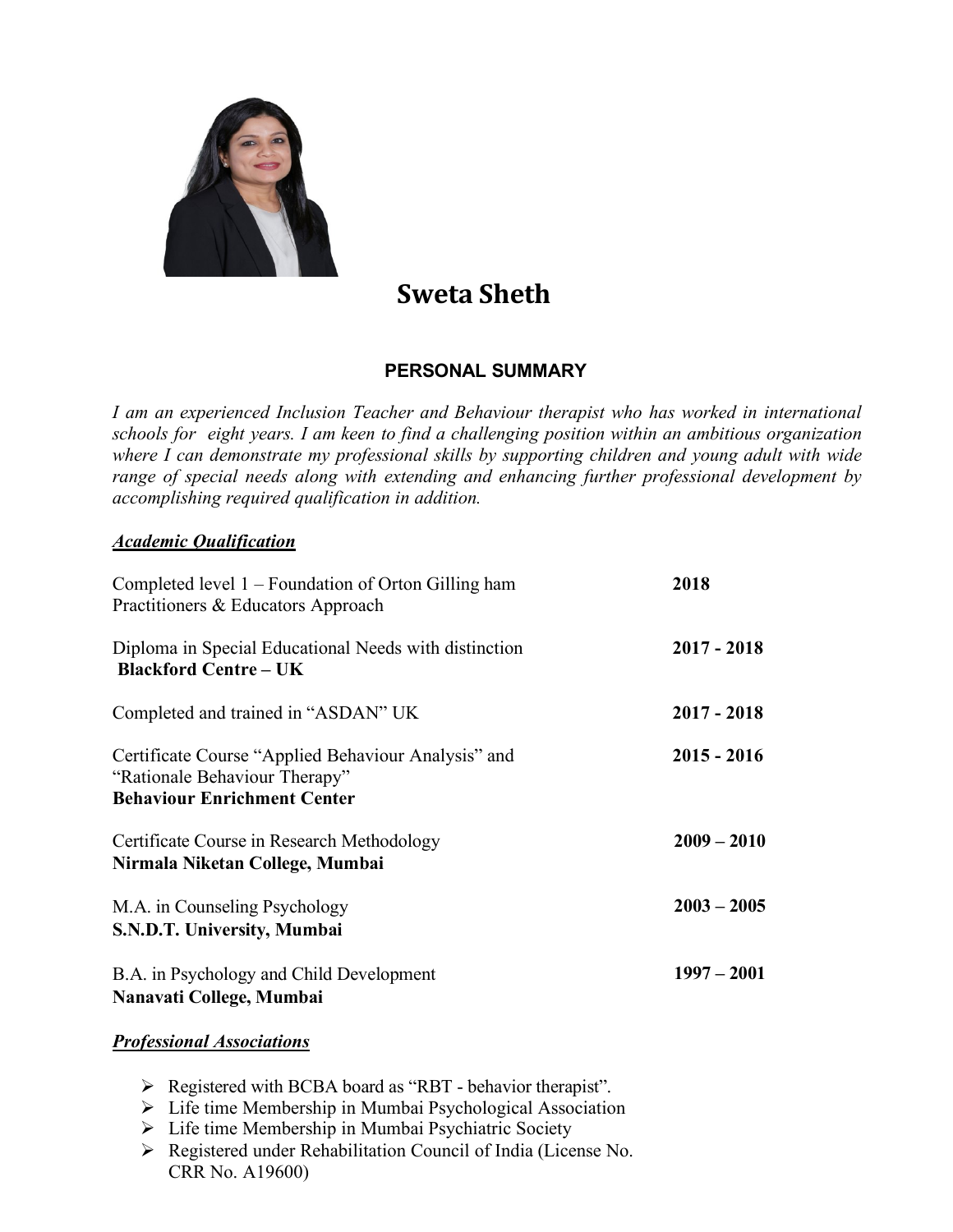- Ø *Won "Best SEND team award" for 2017 – 2018 for Innoventures Group of School.*
- Ø KHDA appreciation (in 2013 2014 report) *for good identification procedure and protocol implemented across the school for GEMS Winchester School*
- $\triangleright$  Achieved objective of improving eating habit of children in the school by running a project with hypothesis "Whether hemoglobin levels have any impact on IQ levels of children" in primary school.
- $\triangleright$  Achieved and solved marital problem cases with proper diagnosis and evaluation. Implementation of therapy has been accurate in solving the cases.
- Ø Conducted IQ assessment (Wechsler Intelligence Scale of Children) 80students at Deonar in "Kumud Vidya Mandir High School" a government project headed by Dr. Kumar Dhawale (MLD Trust) with objective to prove whether homeopathic medicines has any effect on "learning disability".
- $\triangleright$  Conducted a survey on understanding teacher's perception and personality with regards to their profession.
- Ø Conducted a research on "Women perception on marital communication with marriage span of 6-12 years between three communities (Hindu, Muslims and Christians – both working and housewives as subjects).
- $\triangleright$  Conducted aptitude and vocational guidance programs for students studying in grade ten.

# *Career Summary*

- Having being identified as one of the school key strength during DSIB inspection and well versed with DSIB inspection protocol and the Inclusion framework.
- Having more than eight years of experience in teaching and supporting young children by drafting IEP and carrying out systematic lessons both individually and in group through setting realistic and achievable goals.
- Having more than nine years of experience into counselling by implementing appropriate counselling therapy and strategies by assisting them in enhancing their social, emotional and personal development.
- appropriate assessments and external inventions required.
- Acquiring strong and professional networking with eminent organizations/ institutions/ centers/ clinics and paraprofessionals who can assist professionally in identifying/ support the needs of students through appropriate assessment and therapies.
- Possessing strong verbal, written and interpersonal communication skills.
- Extensive knowledge of human psychology which helps in dealing with students and deciding the correct therapy/strategy that would help them to have a positive approach towards life and be independent.
- High level proficiency in computer operations with extensive knowledge of Microsoft Word, Microsoft Excel, Microsoft Power Point and Microsoft Outlook.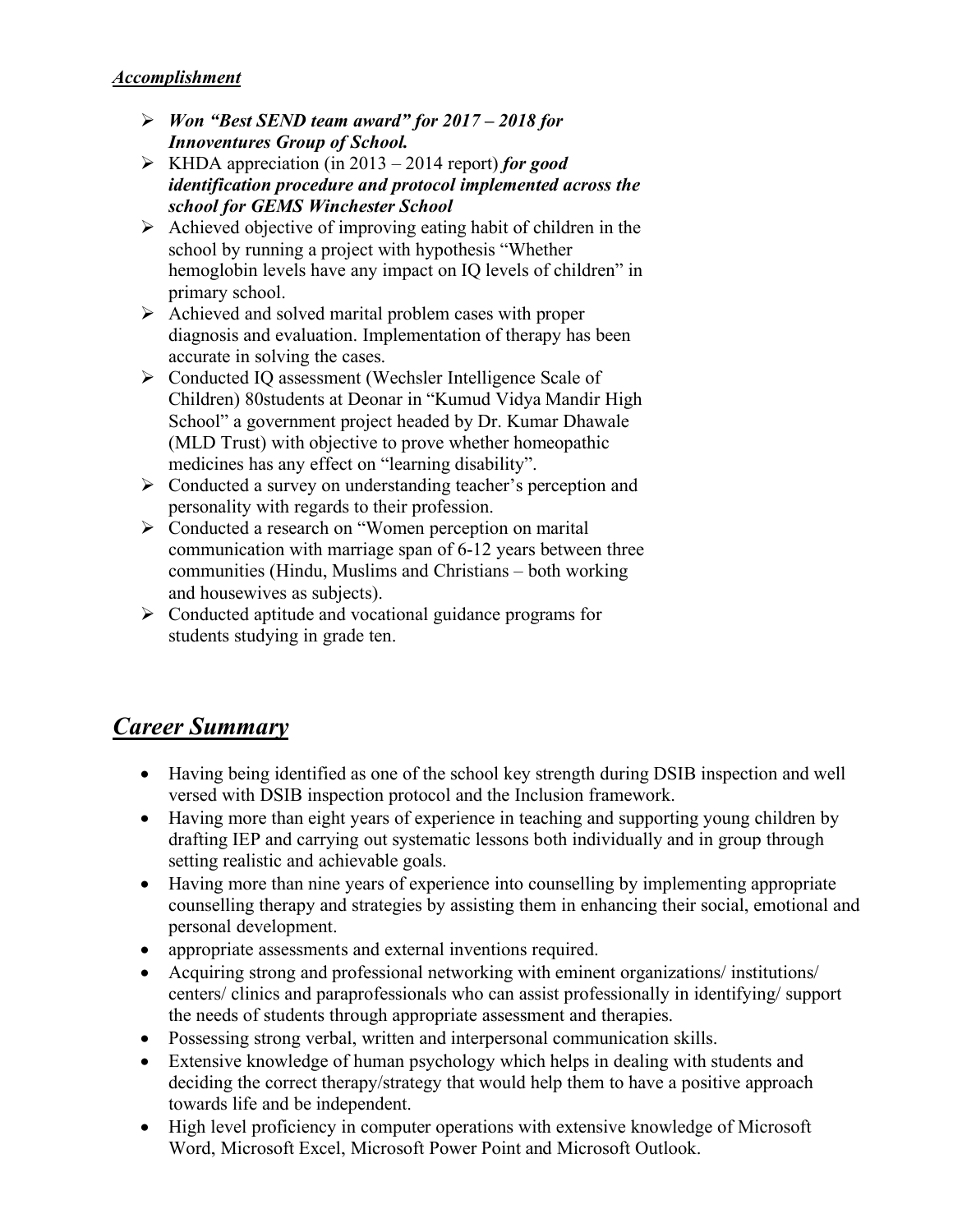### *Professional Experience*

- Working at Raffles International School since September 2015 till date as learning support teacher for primary school.
- Worked with GEMS Winchester School as Head of SEN/Counsellor, since Sept 2011 Oct 2014.
- Worked with Saifi High School, Mumbai (India) as Counsellor, since 2005 2010.
- Worked with Masina Hospital, Mumbai (India) as Counsellor, since 2009 -2010.
- Worked with Saifee Hospital Mumbai (India) as Counsellor, since 2009 2010
- Worked with Safa School, Mumbai (India) as Counsellor, since 2008 2009
- Worked with C.B.Patel Research Centre, Mumbai as Co- Ordinator of Nutrition programme,  $2007 - 2008$
- Worked with New Zealand Educational Services, Mumbai as Career Counsellor, 2004- 2005.

### *Roles & Responsibilities*

- $\triangleright$  Primary Learning Support Teacher:
	- Carrying out informal assessment to identify the need of the child
	- Drafting and implementing SMART IEP's, student passport, IEP tracking form termly through group/ individual sessions with children.
	- § Guiding parents, staff, ILSa and other stakeholders as per the requirement.
	- Monitoring and training ILSa with strategies and resources related to IEP goals.
	- Monitoring and training LSA in conducting lessons, preparing resources and strategies related to IEP goals.
	- Meeting with parents, staff, LSA, ILSa and external professional to exchange information and share best practices.
	- Attending and conducting training programmes for ongoing professional development and for other staff members.
	- Delivering Training to main stream staff, parents and volunteers.
	- § Arranging meetings regularly with staff members, parents, senior management team, SENDCo, LSA, ILSA's and others to share strategies, IEP and progress.
	- Maintaining records  $&$  providing verbal  $&$  written feedback for each student regularly with all the stakeholders.
- Ø **Counsellor:** Listening to an individual problem and empathizing with them.
	- Establishing trust and a bond with clients.
	- Interviewed/ Counselled students, parents, teachers and administrators to obtain for assessment and developed and implemented individual treatment plan.
	- Have designed customized behaviour plans for supporting children with challenging behaviour.